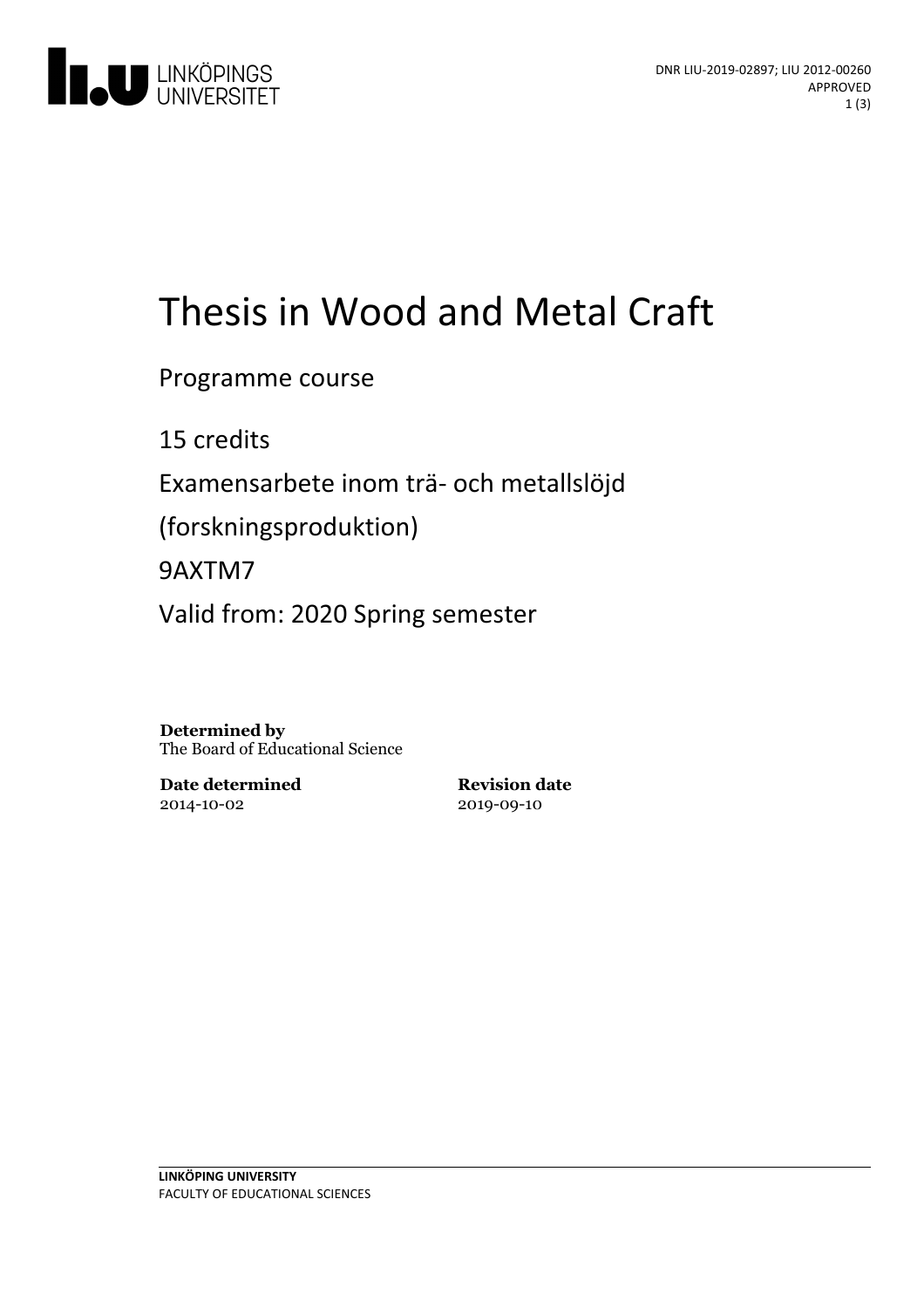## Main field of study

No main field of study

Course level

Second cycle

#### Advancement level

A1E

#### Course offered for

Secondary School Teacher Programme with a specialization in Teaching in Grades 7-9 of the Compulsory School

#### Examination

Applies to all courses regardless of grading scale.

Students failing an exam covering either the entire course or part of the course two times are entitled to have a new examiner appointed for the reexamination.

If the course has a three-graded grading scale (U - VG), following applies:

Students who have passed an examination may not retake it in order to improve their grades.

If the course is a VfU course, the following applies:

Examination of applied social and didactic abilities is limited to three (3) occasions.

The following applies to courses that include a compulsory component:

If special circumstances prevail, and if it is possible with consideration of the nature of the compulsory component, the examiner may decide to replace the compulsory component with another equivalent component.

If the LiU coordinator for students with disabilities has granted a student the right to an adapted examination for <sup>a</sup> written examination in an examination hall, the student has the right to it. If the coordinator has instead recommended for the student an adapted examination or alternative form of examination, the examiner may grant this if the examiner assesses that it is possible, based on consideration of the course objectives.

#### Grades

Three-grade scale, U, G, VG